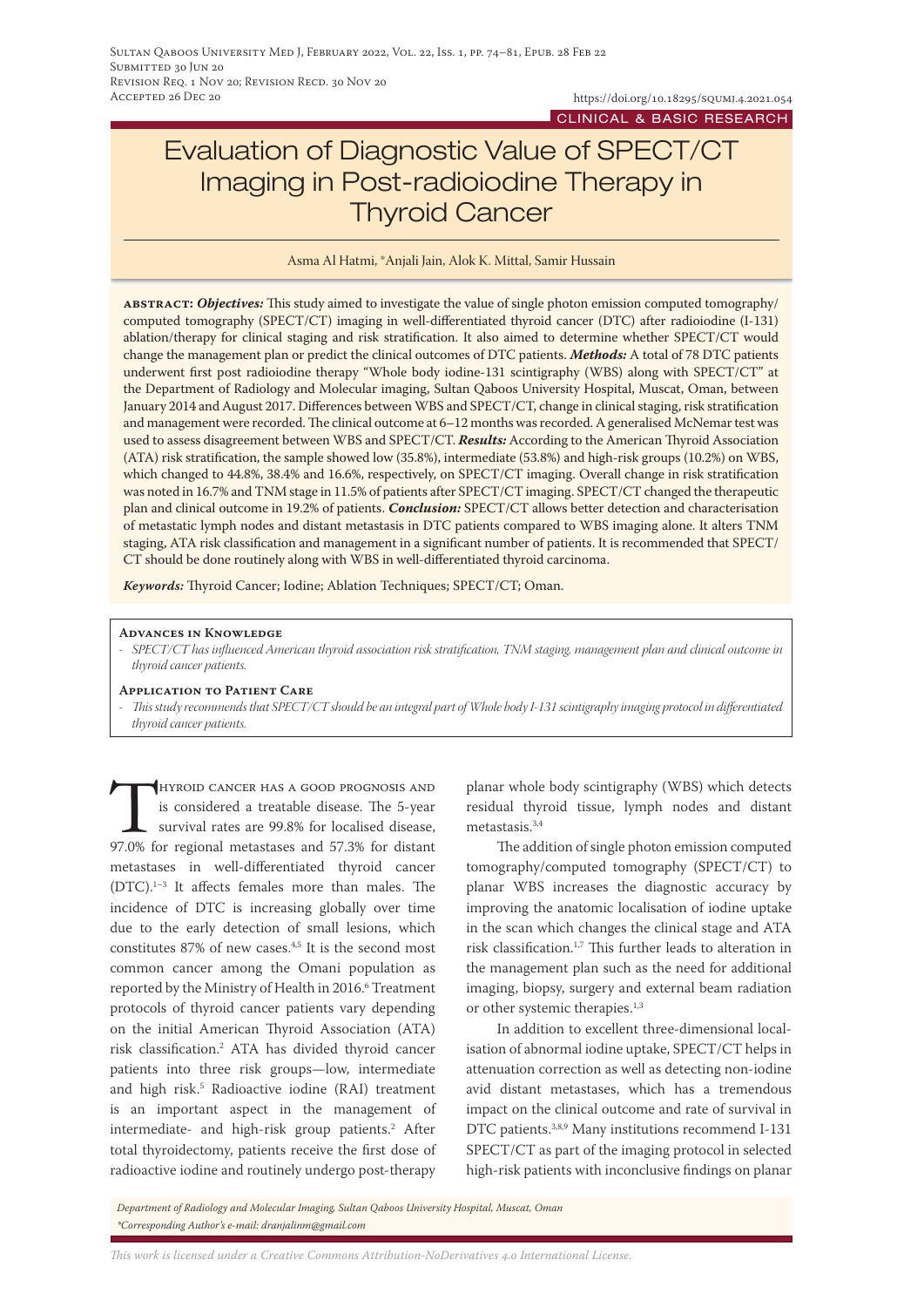imaging.1–3 This study examined the importance of SPECT/CT with I-131 WBS in Omani patients, as there was no such similar study done locally.

# Methods

This retrospective study was conducted at Sultan Qaboos University hospital, Muscat, Oman. A computerised search of medical records of the patient database was made from the hospital information system and Radiology information system (IntelliSpace PACS Enterprise, Philips Healthcare Informatics Inc., USA). A total of 183 patients who underwent post-RAI (ablation/therapy) whole body scintigraphy were recorded from January 2014 to August 2017.

The inclusion criteria were: 1) Patients with histopathologically proven well-differentiated thyroid carcinoma who underwent first RAI therapy after total thyroidectomy; 2) Patients on whom both, WBS planar and SPECT/CT were performed on the same day; and 3) Availability of 6–12 months follow-up with diagnostic I-131 WBS. Five patients were excluded because they did not have well-differentiated thyroid cancers on histopathology and another 94 patients were excluded as SPECT/CT was not performed. Six patients were excluded because of the unavailability of 6–12 months follow up or diagnostic I-131 scan after the first therapy dose. Finally, a total of 78 patients were included in the current study [Figure 1].

After thyroidectomy, all patients received a high dose of radio-iodine for ablation/therapy. A diagnostic radioiodine scan was not performed as a protocol. Oral radioiodine dose was administered based on the surgical and pathological status of the tumour. Patients were classified into ATA low, intermediate or highrisk groups. A 1.1–3.7 GBq of RAI was administered to low- to intermediate-risk groups and >3.7 GBq was administered to high-risk group patients and patients with metastases as per departmental protocol. All patients were prepared with adequate thyroid hormone stimulation before the RAI therapy. The majority of patients (83.4%) were kept off thyroxin for one month, while 16.6% of patients received recombinant thyroid-stimulating hormone (TSH) injection for thyroid hormone stimulation. A low iodine diet was recommended one week before RAI therapy.

Whole-body I-131 imaging was performed 3–7 days after the radioiodine dose on Symbia T-series dual-head SPECT gamma camera with multidetector CT scanner (Siemens Healthcare A/S, Denmark). Both WBS planar and SPECT/CT were acquired. Initially, anterior and posterior WB planar images were acquired at a speed of 12 cm/minute with high energy parallel hole collimator matrix of  $256 \times 1,024$  and

photopeak at 364 KeV with a 15% window. Additional planar anterior images of the neck and lateral images of the abdomen were also acquired. At the same time, SPECT/CT images of the neck and chest were acquired from the skull base to the diaphragm. SPECT was acquired in step-and-shoot mode with 32 views and 180 degree rotation per detector. Acquisition time was between 30–60 seconds per step. Images were acquired with high energy parallel hole collimator with matrix of  $128 \times 128$  and photopeak of 364 KeV with a 15% window. CT images were acquired at 130 KeV, reference mAs 30 with 5 mm slice thickness. Axial, sagittal and coronal reconstruction of images was done on the Siemens workstation (Siemens Healthcare  $A/S$ ).

Both WBS and SPECT/CT images were interpreted by a senior nuclear medicine physician, blinded to other laboratory and radiological image results. First, the planar images were interpreted. Any foci of uptake higher than the surrounding background (other than the physiological sites of uptake) were considered abnormal. Foci of abnormal iodine uptake in the medial portion of the lower neck, approximately in the thyroid bed, were categorised as positive for residual thyroid tissue.

An abnormal focus of uptake in the lateral part of the neck was considered as lymph node metastases. Foci of uptake that are very close to the medial part of the neck were equivocal for lymph node metastases.<sup>3</sup> When more than one focus of uptake were seen in the medial part of the neck, the one with prominent uptake was considered as a residual tissue and the rest of the foci were interpreted as equivocal for lymph node metastases [Figure 2]. *Foci* of abnormal iodine uptake in mediastinum were categorised as mediastinal lymph node metastases, while abnormal foci adjacent to mediastinum were considered equivocal for lymph node metastases. Abnormal uptake in lung fields was considered as positive or equivocal for lung metastases. All areas of abnormal uptake beyond the neck and chest were also considered as positive or equivocal for metastatic foci and possible locations (bone, brain, liver, etc.) were also recorded.3

The findings were recorded as positive, negative and equivocal for thyroid bed, lymph node metastasis and distant metastasis. SPECT/CT images were also reviewed as a second step. Similarly, SPECT/ CT images were interpreted as positive and negative for thyroid bed, lymph node metastases and distant metastases. Non-iodine avid lesions seen on CT were also recorded. Changes observed in the interpretation of WBS planar and SPECT/CT were noted. Changes in ATA risk stratification and TNM staging were recorded.5,10 All patients were grouped into ATA low-,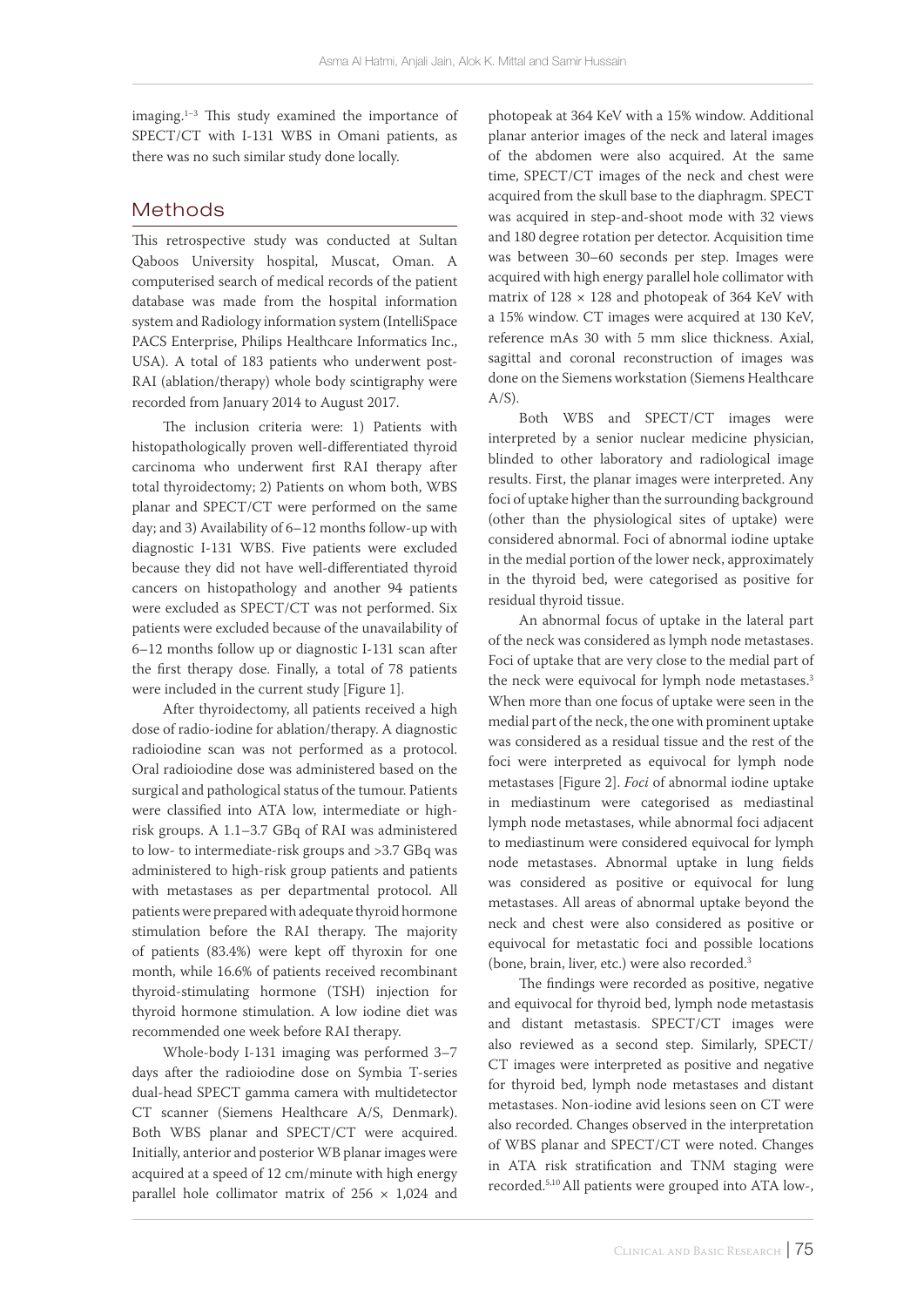

**Figure 1:** Flowchart showing the selection process used for patient enrolment.

intermediate- or high-risk groups and also categorised into four stages according to the  $8<sup>th</sup>$  edition of the American Joint Committee on Cancer (AJCC)/TNM staging of thyroid cancer. Changes in management plans like biopsies, additional cross-sectional imaging and further therapies were recorded. Clinical outcome like complete remission or additional treatment were noted on the 6–12 months follow-up.

A database in the SPSS programme, version 23 (IBM Corp., Armonk, New York, USA) was created for statistical analysis. By using the generalised McNemar test, disagreement between WBS planar and SPECT/ CT was assessed in three groups, including thyroid bed, lymph node metastases and distant metastasis. A *P*-value of <0.05 was considered statistically significant.

This study was approved by Sultan Qaboos University Hospital's Medical Research Ethical Committee and did not require informed consent (MREC# 1567).

### **Results**

Among the 78 patients included in our study, 64 (82%) were females and 14 (18%) were males. The age of the

patients ranged from 7–76 years with a mean age of  $41.6 \pm 16$ . Papillary carcinoma was the most common histopathology presenting in 96% of patients compared to follicular and papillary carcinoma with poorly differentiated components in 3% and 1% of patients, respectively. These included nine patients of mixed papillary with follicular carcinoma, two patients with an oncocytic variant, one with a diffuse sclerosing type and one with Hurthle cell carcinoma. A background of multinodular goitre (MNG) was reported in 14% of patients, 6% had Graves' disease, 10% had Hashimoto thyroiditis and 19% lymphocytic thyroiditis. TSH levels for all patients during iodine administration were >30 mIU/L. Thyroglobulin (TG) levels ranged between 1–67,795 µg/L and TG antibodies were positive in 20.5% of patients. Patients received high doses of radioactive iodine with activities ranging from 980–7,900 MBq.

There was total agreement between WBS planar and SPECT/CT image findings in residual thyroid tissue uptake. Out of 78 patients, 77 showed positive iodine uptake in thyroid bed on both, WBS planar and SPECT/CT images, suggesting residual thyroid tissue. Only one patient did not show any iodine uptake in the thyroid bed on both planar and SPECT/CT images.

There was a significant difference noted between the WBS planar and SPECT/CT images pertaining to lymph node metastases. On WBS planar imaging, 22 out of 78 patients were positive for lymph node metastases and 17 patients were equivocal for lymph node metastases. Out of the 22 patients (positive for lymph node metastases on WBS planar imaging), only 12 were positive on SPECT/CT images. In the remaining 10 patients (with false-positive lymph nodal uptake on WBS planar images), uptake was seen in thyroid bed on SPECT/CT images. These 10 patients showed complete remission at 6–12 months follow-up with no requirement for a second RAI dose. All equivocal lymph node metastases on WBS planar images were negative for lymph node metastases



**Figure 2:** Thyroid bed versus lymph nodal metastases in a 76-year-old male patient. **(A)** Anterior and **(B)** posterior I-131 whole body planar images reveal multiple foci of iodine uptake in medial and right lateral neck region consistent with thyroid bed residual and neck lymphadenopathy. **(C)** Coronal SPECT/CT images of the neck showing iodine avid foci are localised in post-operative thyroid bed with no neck lymph nodal metastasis.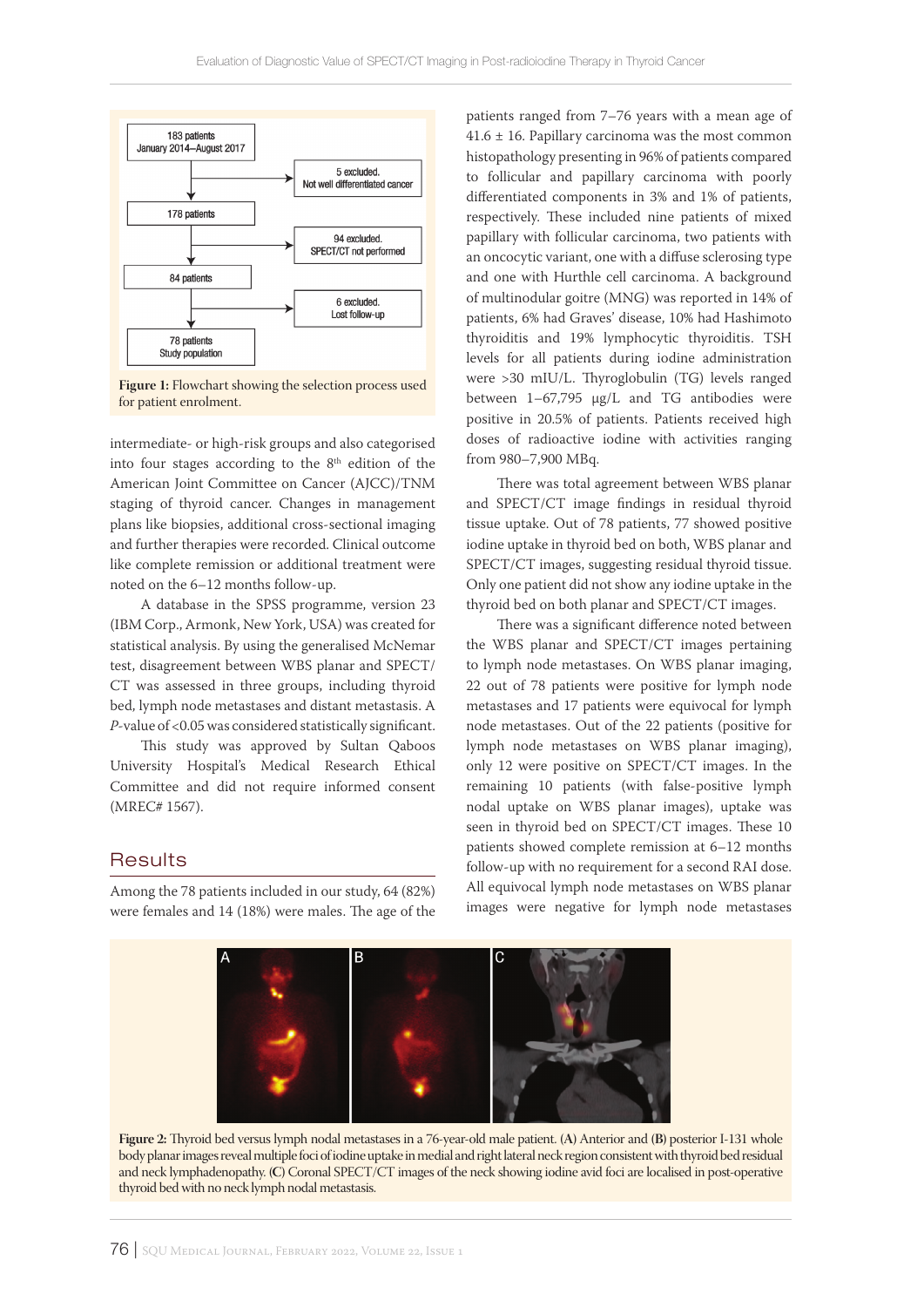

**Figure 3:** Iodine avid distant metastases in a 67-year-old female patient. **(A)** Anterior and **(B)** posterior I-131 whole body planar images reveal multiple areas of abnormal iodine avid distant metastases. **(C)** SPECT/CT coronal image showing iodine avid multiple lung, liver and skeleton distant metastases.



**Figure 4:** Non-iodine avid distant metastases in a 73-year-old male patient. **(A)** Anterior and **(B)** Posterior I-131 whole body planar images do not reveal any abnormal distant metastases. **(C)** SPECT/CT axial image showing non-avid multiple small pulmonary nodules. (D) 18-F FDG PET-CT axial fused image showing avid pulmonary nodules consistent with distant metastases.

on SPECT/CT imaging. The remaining 39 patients were negative for lymph node metastases on both WBS planar and SPECT/CT. There was a statistically significant difference between WBS planar and SPECT/CT imaging for lymph node metastases (*P* <0.01) [Figure 2].

WBS planar imaging has shown distant metastases in five patients while two patients were equivocal for distant metastases. The most common site of metastases was the lung followed by bone and liver. SPECT/CT confirmed distant metastases in five patients, while two equivocal findings on WBS planar imaging turned out to be negative on SPECT/CT. There was a statistically significant difference between WBS and SPECT/CT imaging in distant metastases (*P* <0.01) [Figure 3].

In addition, the CT portion of the SPECT/ CT also detected lung nodules in seven patients. These nodules did not show any iodine uptake on the post-therapy scan. Two of these patients showed complete resolution of nodules in the 6–12 months follow-up diagnostic I-131 WBS with normal TG levels  $(1 \mu g/L)$ , denoting these nodules were likely to be inflammatory. However, five patients in the 6–12 months follow-up showed persistent lung nodules with raised TG levels and were suspicious for metastases. Histopathologically, two patients showed papillary carcinoma with an oncocytic variant, one with poorly differentiated components, one follicular carcinoma and one papillary carcinoma. These patients were further evaluated by F-18 fluoro-deoxyglucose positron emission tomography/ computed tomography (FDG PET/CT) scan, which revealed abnormal increased FDG uptake and was considered as distant metastases of DTC. All of these patients were referred to an oncology centre and were treated with other systemic therapies (three patients) and radiotherapy (two patients) [Figure 4].

The difference between WBS planar imaging and SPECT/CT imaging categorising in the thyroid bed, neck lymph node and distant metastasis is well demonstrated in Figure 5.

Eight out of 10 patients with negative lymph node metastases on SPECT/CT imaging were restratified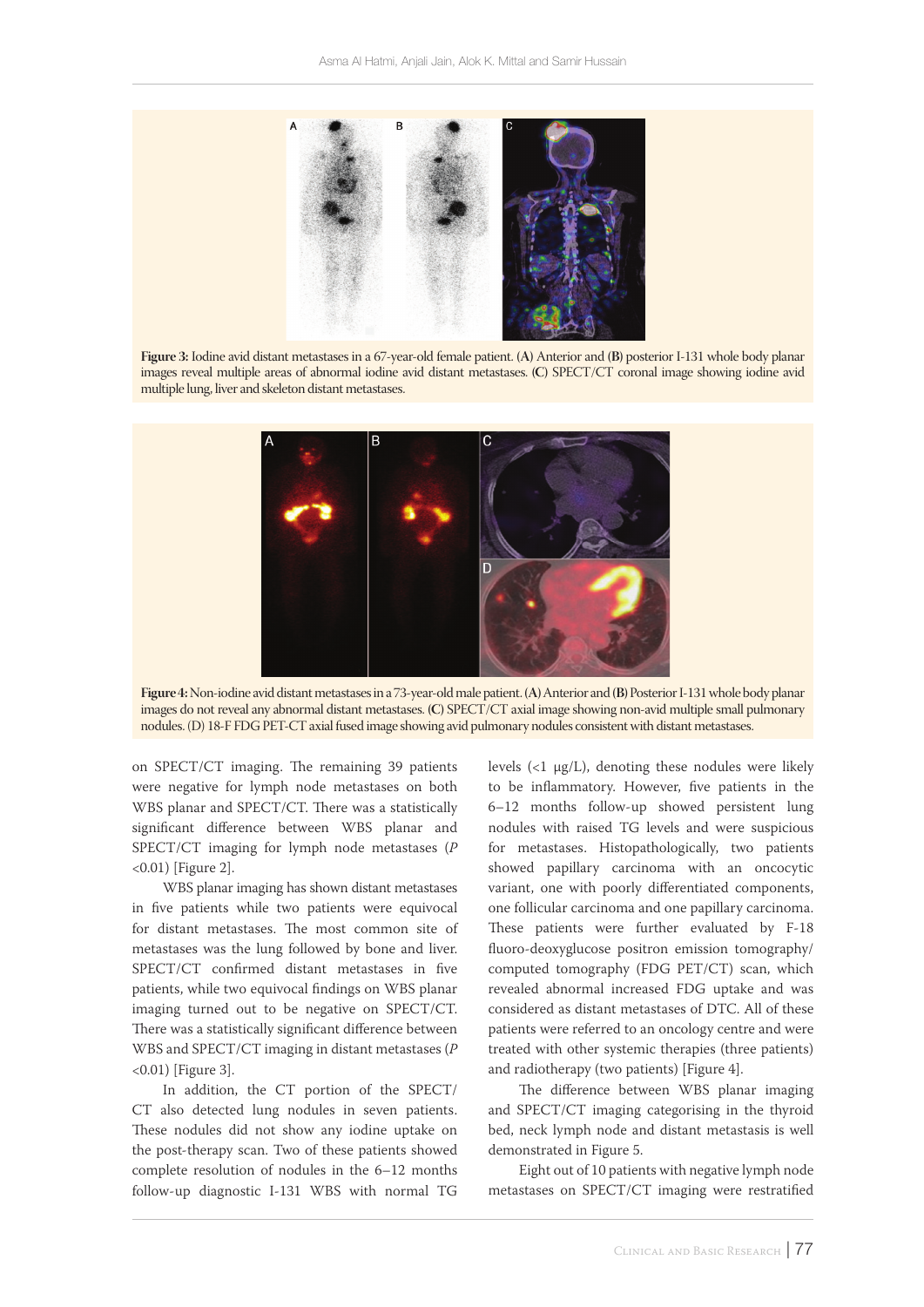

**Figure 5:** Bar graph showing a comparison of results between **(A)** WBS Planer imaging and **(B)** SPECT/CT imaging. There is no discrepancy in thyroid bed residual tissue, while there is a significant change in interpretation of neck lymph node and distant metastasis.

**Table 1:** Change in risk stratification after SPECT/CT

| <b>Thyroid cancer risk</b><br>stratification (%) | Whole body<br>planar imaging | SPECT/CT |
|--------------------------------------------------|------------------------------|----------|
| Low                                              | 35.8                         | 44.8     |
| Intermediate                                     | 53.8                         | 38.4     |
| High                                             | 10.2                         | 16.6     |

*SPECT/CT = single photon emission computed tomography/computed tomography.*

from the intermediate to the low-risk group. Risk stratification in two patients did not change due to the presence of extra thyroidal tumour extension. Five out of seven patients with non-iodine avid metastases were restratified to high-risk group.

ATA thyroid cancer risk stratification in these patients was reported as low- (35.8%), intermediate- (53.8%) and high-risk groups (10.2%) on planar imaging, which changed to 44.8%, 38.4% and 16.6%, respectively, after SPECT/CT imaging. The overall change in risk stratification was noted in 13 (16.7%) out of 78 patients [Table 1].

The percentage of change in TNM staging was smaller than the change in risk stratification. Out of 10 patients with negative lymph nodes on SPECT/ CT, TNM staging did not change in eight patients. These patients were <55 years old and continued to be categorised as stage I according to TNM staging for thyroid cancer. SPECT/CT down-staged the disease in two patients, as they were >55 years of age. The status of seven patients with non-iodine avid lesions changed from M0 to M1, thus upstaging the disease. The overall change in clinical staging was seen in nine (11.5%) patients.

All patients showing change in TNM staging and risk classification were from intermediate- to high-risk groups.

Twelve patients with positive lymph nodes metastases on SPECT/CT imaging did not show remission at 6–12 months follow-up. These findings were correlated with neck USG and CT scans. Out of these 12 patients, one underwent re-surgery for complete lymph nodal dissection after confirmation

of disease on fine needle aspiration cytology (FNAC). The rest of the patients underwent second RAI therapy. Ten false-positive lymph node metastases on WBS planar imaging (negative on SPECT/CT) showed complete remission on 6–12 months followup and did not require further RAI therapy, leading to change in clinical outcome. All five patients with non-iodine avid metastases on SPECT/CT (proven with F-18 FDG PET/CT) were upstaged from M0 to M1, which resulted in a change in the management plan. A total of 15 (19.2%) patients showed changes in clinical outcome and management plan. Ten patients with negative lymph nodes went into remission on follow-up, while five patients with non-iodine avid metastases required further treatment in terms of systemic therapy and radiotherapy.

## Discussion

SPECT/CT has become very popular in recent years. With the availability of hybrid cameras, it is being used frequently in nuclear medicine departments. Both functional and structural imaging can be performed at the same time, giving maximum benefit in terms of diagnosis and further management. SPECT/CT is also being used with WBS planar imaging in DTC resulting in substantial advantage for diagnosis and localisation of the disease.<sup>11-19</sup>

In the current study, all patients with DTC, who underwent both WBS planar and SPECT/CT imaging after the first RAI therapy were included. All the patients with only thyroid bed residual uptake showed no contradiction between WBS planar and SPECT/ CT findings. In some previous studies, SPECT/CT was acquired only in cases of diagnostic uncertainty and was not performed for clear thyroid bed residual uptake.7,15 In the current study, all patients with residual thyroid bed tissue also underwent SPECT/CT and had complete remission after the first round of RAI therapy. Another study has shown similar results in thyroid bed uptake.<sup>3</sup>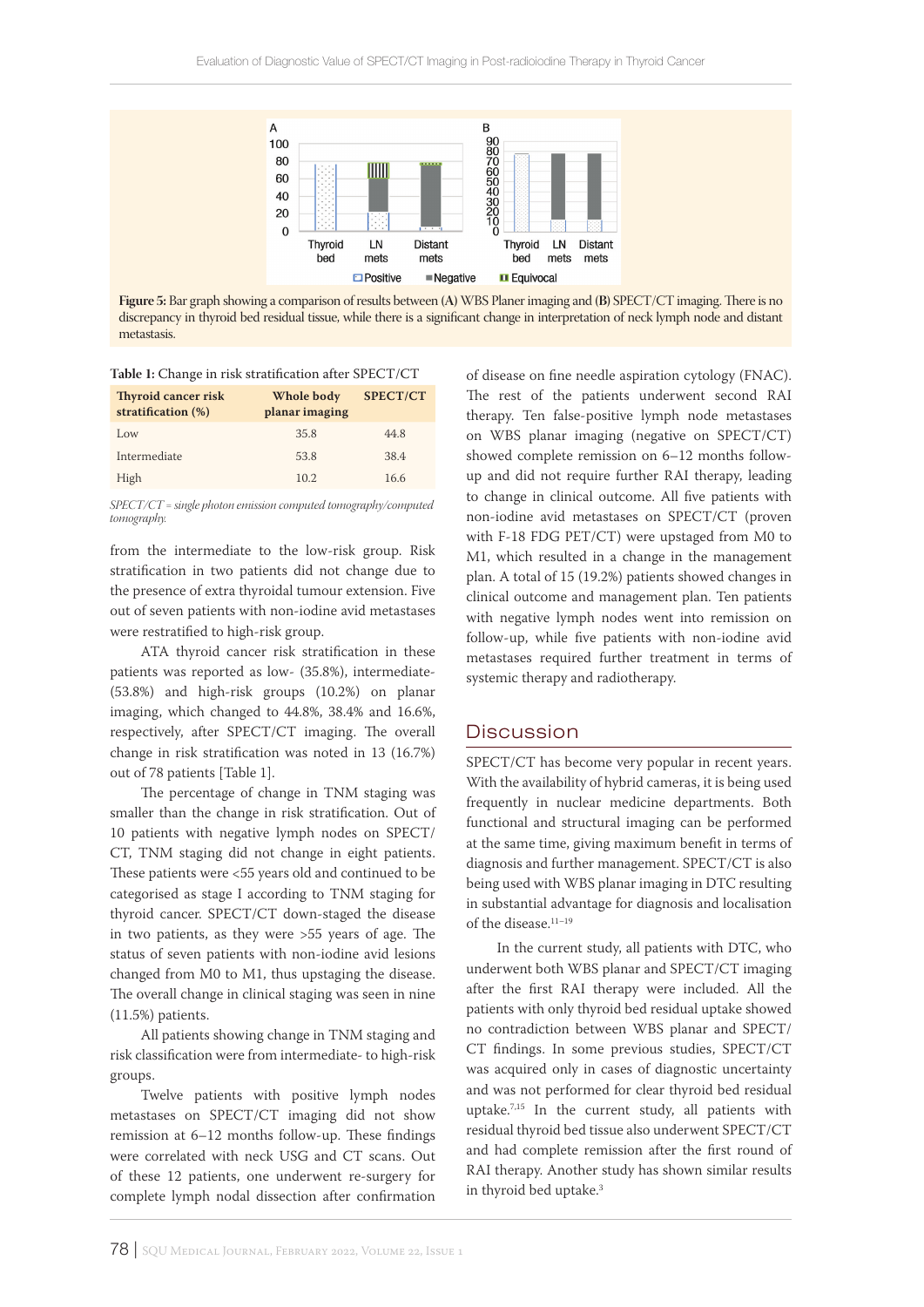Different studies in the literature have shown the advantage of SPECT/CT over WBS planar imaging in lymph node metastases, distant metastasis and in the management of DTC patients.<sup>20-25</sup> In the current study, there was a disagreement in nodal metastases between WBS planar and SPECT/CT imaging ( $P < 0.01$ ). These patients with false-positive nodes on WBS planar were downgraded on SPECT/CT images with complete remission of the disease at six months follow-up. On WBS planar imaging, these areas of iodine uptake were seen in the lateral or superior part of the neck and were interpreted as lymph node metastases, while they could be anatomically localised as residual thyroid tissue on three-dimensional tomographic acquisition of SPECT/CT images. Similarly, foci of uptake equivocal for lymph node metastases on WBS planar could also be delineated as residual thyroid tissue in the thyroid bed on SPECT/CT. In total, 34% of lymph nodal disease status was changed with SPECT/CT, which is similar to previously reported results in the literature.7,16 These studies changed and reclassified the lymph nodal status in 34–36.4% of patients with SPECT/CT imaging. However; these studies also interpreted lymph nodal disease from N0 status to N1 and from Nx status to N1. In the current study, lymph nodal status changed only from N1/Nx to N0. This could be explained either by differences in interpretation of findings on WBS planar with high suspicion of lymph nodal metastases. It may also be due to differences in surgical techniques and higher number of neck dissection during surgery in the current study, reducing the possibility of residual lymph nodal disease.

Findings with distant metastases have also shown significant disagreement between WBS planar and SPECT/CT imaging (*P* <0.01). Two patients in the current study with equivocal finding of distant metastases were found negative on SPECT/CT. As shown by other studies, SPECT/CT reduced the number of indeterminate foci of metastases and also differentiated between benign physiological uptake from pathological uptake.<sup>3,18</sup> In the current study, one of the foci in the mediastinum was localised to be oesophageal uptake. In another patient, diffuse linear uptake of iodine was seen in the lung, which was characterised as infective on CT images and showed resolution after a course of antibiotic. This is possible as the CT portion of SPECT/CT not only localises foci of uptake but also characterises the disease. Maruoka *et al*. have shown alteration of equivocal findings to benign findings in 38% of patients.3 The current study also showed a similar finding, although the number was much smaller. The detection of non-iodine avid lesions is very important in management since these

patients cannot be treated with radioactive iodine and would need other treatment options. Diagnosis of these lesions on the post-therapy scan would save time and cost of additional imaging and would lead to proper management of the patient. Non-iodine lesions are also of prognostic significance and have a worse prognosis. In previous studies, authors have seen noniodine avid lesions in 21% of patients, while in the current study it was 9%.2 According to the literature, dedifferentiated thyroid cancer can show noniodine avid metastasis in 30% of cases and it is highly associated with certain aggressive histopathology like solid, insular and trabecular variants of poorly differentiated cancer, Hürthle cell carcinoma, papillary thyroid cancer with cribriform, columnar or tall cell variants.<sup>1</sup>

The current study showed a significant difference in WBS planar and SPECT /CT imaging in ATA risk stratification, TNM staging and management and thus the outcome of DTC. The current findings are similar to other studies where risk classification was changed in 6.4%, 25% and 35.6% of patients, respectively, after SPECT/CT and change in TNM stage was seen in 6.1%, 25.9% and 21% of patients.2,3,16,20,26 Similarly, change in therapeutic plan was observed in 2.0%, 24% and 19.4% of patients after SPECT/CT.3,7,19 This variability in results may be explained due to differences in the qualitative assessment of image findings, patient population, age, histopathologies and variation in study protocols. Some studies have performed diagnostic I-131 scan before RAI therapy, while others did not.27,28 Other studies have performed SPECT/CT only in equivocal cases, while some studies did not include low-risk patients, as these patients were not treated with RAI.14,29 There were differences in study samples and type of analyses (lesion-based vs patientbased).<sup>2,19</sup>

Overall, additional SPECT/CT imaging improves diagnostic accuracy, anatomic localisation and helps in further characterisation of lesions, especially equivocal areas of iodine uptake and non-avid iodine lesions. This alters the TNM staging and initial risk stratification of the patients. The management plan also changes accordingly and it avoids additional imaging in most cases.

This study has limitations. It was a single-centre retrospective study with a small sample size and short term follow-up. Secondly, metastases were diagnosed on thyroglobulin levels and imaging results, while histopathology was not always available. Another limitation in this study was interpretation of WBS planar images with multiple foci of uptake in neck, where one prominent uptake was considered residual thyroid tissue and the rest of them as lymph node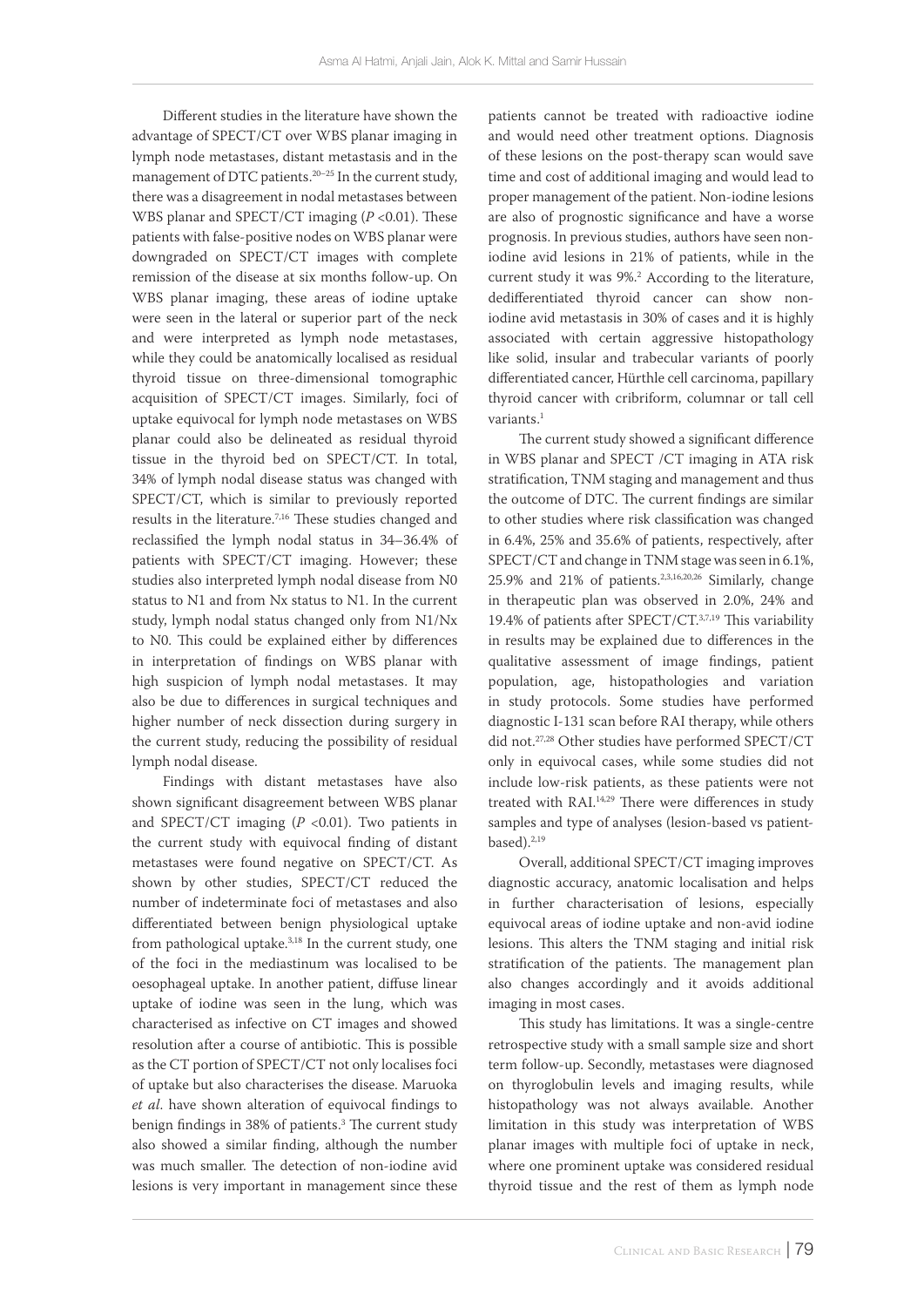metastases due to limitation of planar images to localise the area of uptake. It has been seen on SPECT/ CT images that residual thyroid tissue can be seen as multiple foci of uptake.

# Conclusion

SPECT/CT is a powerful diagnostic tool that allows better detection and further characterisation of lymph node and distant metastasis of well-differentiated thyroid carcinoma compared to WBS planar imaging alone. It also alters risk stratification, clinical staging and management plan of patients. It is recommended that SPECT/CT should be routinely performed in the evaluation of well-differentiated thyroid carcinoma patients after radioiodine therapy.

#### conflict of interest

The authors declare no conflicts of interest.

### funding

No funding was received for this study.

### authors' contribution

AJ and SH conceptualised the work. AJ supervised the work. AAH prepared the proposal and collected the data. AAH and AJ analysed and interpreted the data. AAH drafted the manuscript. AJ and AKM reviewed and edited the drafted manuscript. AKM collected, labelled and formatted the images. All authors approved the final version of the work.

### References

- 1. Anca MA. Radioiodine scintigraphy with SPECT/CT: An important diagnostic tool for thyroid cancer staging and risk stratification. J Nucl Med Technol 2014; 42:170–80. [https://doi.](https://doi.org/10.2967/jnumed.111.104133) [org/10.2967/jnumed.111.104133](https://doi.org/10.2967/jnumed.111.104133).
- 2. Grewal RK, Tuttle RM, Fox J, Borkar S, Chou JF, Gonen M, et al. The effect of posttherapy 131I SPECT/CT on risk classification and management of patients with differentiated thyroid cancer. J Nucl Med. 2010; 51:1361–7. [https://doi.org/10.2967/](https://doi.org/10.2967/jnumed.110.075960) [jnumed.110.075960.](https://doi.org/10.2967/jnumed.110.075960)
- 3. Maruoka Y, Abe K, Baba S, Isoda T, Sawamoto H, Tanabe Y, et al. Incremental diagnostic value of SPECT/CT with 131-I scintigraphy after radioiodine therapy in patients with welldifferentiated thyroid carcinoma. Radiology 2012; 265:902–9. [https://doi.org/10.1148/radiol.12112108.](https://doi.org/10.1148/radiol.12112108)
- Avram AM, Fig LM, Frey KA, Gross MD, Wong KK. Preablation I131 scans with SPECT/CT in postoperative thyroid cancer patients: what is the impact on staging? J Clin Endocrinol Metab 2013; 98:1163–71. [https://doi.org/10.1210/jc.2012-3630.](https://doi.org/10.1210/jc.2012-3630)
- 5. Haugen BR, Alexander EK, Bible KC, Doherty GM, Mandel SJ, Nikiforov YE, et al. 2015 American thyroid association management guidelines for adult patients with thyroid nodules and differentiated thyroid cancer. Thyroid 2016; 26:1–133. [https://](https://doi.org/10.1089/thy.2015.0020) [doi.org/10.1089/thy.2015.0020.](https://doi.org/10.1089/thy.2015.0020)
- 6. Ministry of Health. Cancer incidence in Oman 2016. From: https://www.moh.gov.om/documents/272928/1232802/Can cer+Incidence+In+Oman+2016/3ff52524-8983-6088-147bfd09f7f262b4 Accessed: Nov 2020.
- 7. Kohlfuerst S, Igerc I, Lobnig M, Gallowitsch HJ, Gomez-Segovia I, Matschnig S, et al. Post therapeutic (131)I SPECT/CT offers high diagnostic accuracy when the findings on conventional planar imaging are inconclusive and allow a tailored patient treatment regimen. Eur J Nucl Med Mol Imaging 2009; 36:886–93. <https://doi.org/10.1007/s00259-008-1044-2>.
- 8. Durante C, Haddy N, Baudin E, Leboulleux S, Hartl D, Travagli JP, et al. Longterm outcome of 444 patients with distant metastases from papillary and follicular thyroid carcinoma: benefits and limits of radioiodine therapy. J Clin Endocrinol Metab 2006; 91:2892–9. [https://doi.org/10.1210/jc.2005-2838.](https://doi.org/10.1210/jc.2005-2838)
- 9. Bybel B, Brunken RC, DiFilippo FP, Neumann DR, Wu G, Cerqueira MD. SPECT/CT imaging: Clinical utility of an emerging technology. Radiographics 2008; 28:1097–113. [https://doi.org/10.1](https://doi.org/10.1148/rg.284075203) [148/rg.284075203.](https://doi.org/10.1148/rg.284075203)
- 10. Tuttle RM, Haugen B, Perrier ND. Updated American Joint Committee on Cancer/Tumor-Node-Metastasis Staging System for Differentiated and Anaplastic Thyroid Cancer (Eighth Edition): What Changed and Why? Thyroid 2017; 27:751–6. <https://doi.org/10.1089/thy.2017.0102>.
- 11. Yamamoto Y, Nishiyama Y, Monden T, Matsumura Y, Satoh K, Ohkawa M. Clinical usefulness of fusion of 131I SPECT and CT images in patients with differentiated thyroid carcinoma. J Nucl Med 2003; 44:1905–10.
- 12. Ruf J, Lehmkuhl L, Bertram H, Sandrock D, Amthauer H, Humplik B et al. Impact of SPECT and integrated low-dose CT after radioiodine therapy on the management of patients with thyroid carcinoma. Nucl Med Commun 2004; 25:1177–82. [https://doi.org/10.1097/00006231-200412000-00004.](https://doi.org/10.1097/00006231-200412000-00004)
- 13. Tharp K, Israel O, Hausmann J, Bettman L, Martin WH, Daitzchman M et al. Impact of 131I-SPECT/CT images obtained with an integrated system in the follow-up of patients with thyroid carcinoma. Eur J Nucl Med Mol Imaging 2004; 31:1435–42. <https://doi.org/10.1007/s00259-004-1565-2>.
- 14. Chen L, Luo Q, Shen Y, Yu Y, Yuan Z, Lu H, et al. Incremental value of 131I SPECT/CT in the management of patients with differential thyroid carcinoma. J Nucl Med 2008; 49:1952–7. <https://doi.org/10.2967/jnumed.108.052399>.
- 15. Wong KK, Zarzhevsky N, Cahill JM, Frey KA, Avram AM. Incremental value of diagnostic 131I SPECT/CT fusion imaging in the evaluation of differentiated thyroid carcinoma. AJR Am J Roentgenol 2008; 191:1785–94. [https://doi.org/10.2214/AJR.0](https://doi.org/10.2214/AJR.08.1218) [8.1218.](https://doi.org/10.2214/AJR.08.1218)
- 16. Schmidt D, Szikszai A, Linke R, Bautz W, Kuwert T. Impact of 131I SPECT/spiral CT on nodal staging of differentiated thyroid carcinoma at the first radioablation. J Nucl Med 2009; 50:18–23. [https://doi.org/10.2967/jnumed.108.052746.](https://doi.org/10.2967/jnumed.108.052746)
- 17. Wang H, Fu HL, Li JN, Zou RJ, Gu ZH, Wu JC. The role of single-photon emission computed tomography/computed tomography for precise localization of metastases in patients with differentiated thyroid cancer. Clin Imaging 2009; 33:49–54. <https://doi.org/10.1016/j.clinimag.2008.06.024>.
- 18. Aide N, Heutte N, Rame JP, Rousseau E, Loiseau C, Henry-Amar M, et al. Clinical relevance of single-photon emission computed tomography/computed tomography of the neck and thorax in postablation 131I scintigraphy for thyroid cancer. J Clin Endocrinol Metab 2009; 94:2075–84. [https://doi.](https://doi.org/10.1210/jc.2008-2313) [org/10.1210/jc.2008-2313](https://doi.org/10.1210/jc.2008-2313).
- 19. Spanu A, Solinas ME, Chessa F, Sanna D, Nuvoli S, Madeddu G. 131I SPECT/CT in the follow-up of differentiated thyroid carcinoma: incremental value versus planar imaging. J Nucl Med 2009; 50:184–90. [https://doi.org/10.2967/jnumed.108.056572.](https://doi.org/10.2967/jnumed.108.056572)